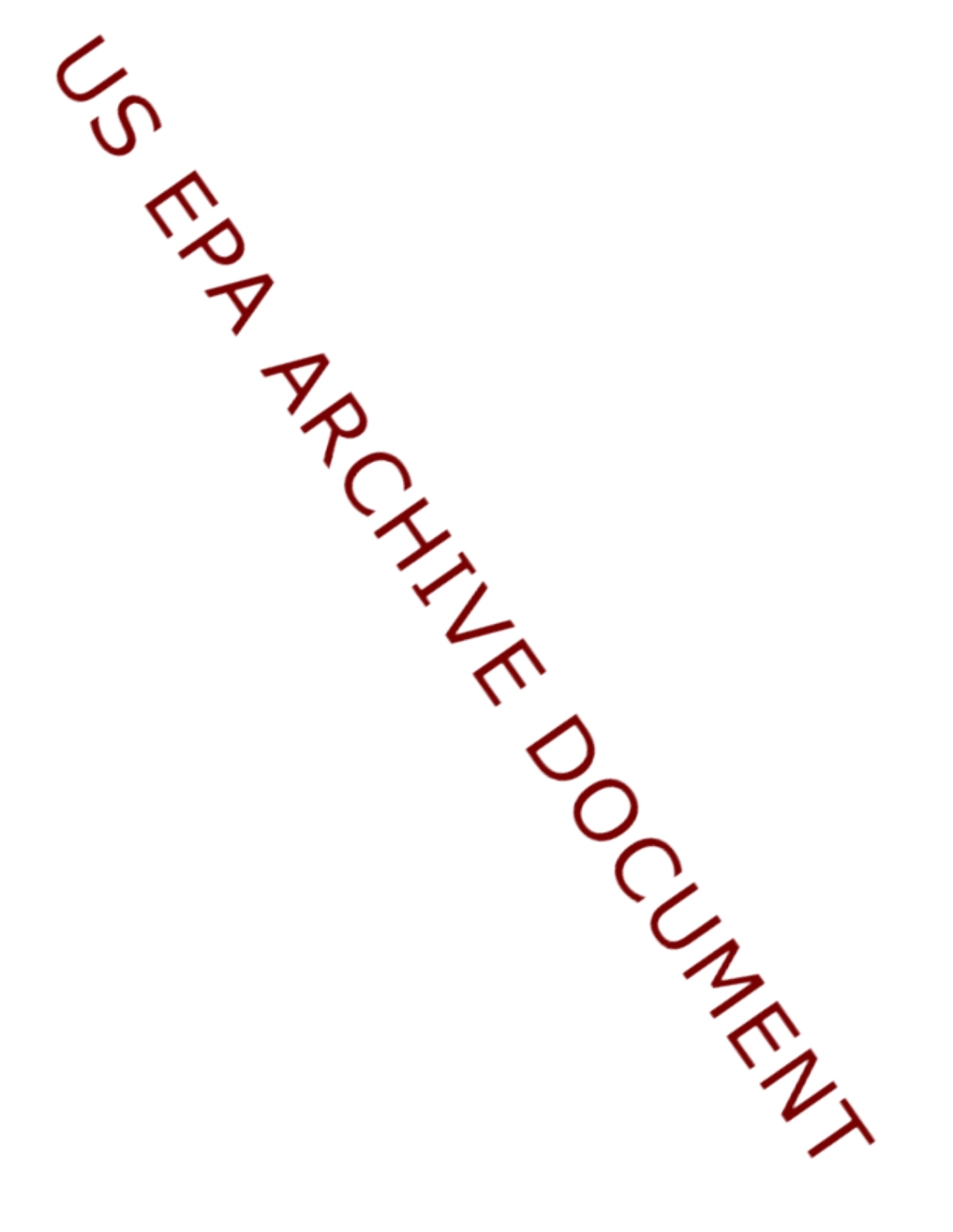## **THE ENVIRONMENTAL TECHNOLOGY VERIFICATION**







# **ETV Joint Verification Statement**

| <b>TECHNOLOGY TYPE:</b>                      | <b>ENVIRONMENTAL DECISION SUPPORT SOFTWARE</b>                                               |                                             |
|----------------------------------------------|----------------------------------------------------------------------------------------------|---------------------------------------------|
| <b>APPLICATION:</b>                          | VISUALIZATION, SAMPLE OPTIMIZATION, AND COST-<br>BENEFIT ANALYSIS OF ENVIRONMENTAL DATA SETS |                                             |
| <b>TECHNOLOGY NAME:</b>                      | <b>Environmental Visualization System Pro (EVS-PRO)</b>                                      |                                             |
| <b>COMPANY:</b>                              | <b>C</b> Tech Development Corporation                                                        |                                             |
| <b>ADDRESS:</b>                              | 16091 Santa Barbara Lane<br>Huntington Beach, CA 92649                                       | PHONE: 800-NOW-4-EVS<br>FAX: (714) 840-2778 |
| <b>WEBSITE:</b><br>$E\text{-}{M}\text{A}H$ . | www.ctech.com<br>evs-info@ctech.com                                                          |                                             |

The U.S. Environmental Protection Agency (EPA) has created the Environmental Technology Verification Program (ETV) to facilitate the deployment of innovative or improved environmental technologies through performance verification and dissemination of information. The goal of the ETV Program is to further environmental protection by substantially accelerating the acceptance and use of improved and cost-effective technologies. ETV seeks to achieve this goal by providing high-quality, peer-reviewed data on technology performance to those involved in the design, distribution, financing, permitting, purchase, and use of environmental technologies.

ETV works in partnership with recognized standards and testing organizations and stakeholder groups consisting of regulators, buyers, and vendor organizations, with the full participation of individual technology developers. The program evaluates the performance of innovative technologies by developing test plans that are responsive to the needs of stakeholders, conducting field or laboratory tests (as appropriate), collecting and analyzing data, and preparing peer-reviewed reports. All evaluations are conducted in accordance with rigorous quality assurance protocols to ensure that data of known and adequate quality are generated and that the results are defensible.

The Site Characterization and Monitoring Technologies Pilot (SCMT), one of 12 technology areas under ETV, is administered by EPA's National Exposure Research Laboratory (NERL). With the support of the U.S. Department of Energy's (DOE's) Environmental Management program, NERL selected a team from Brookhaven National Laboratory (BNL) and Oak Ridge National Laboratory (ORNL) to perform the verification of environmental decision support software. This verification statement provides a summary of the test results of a demonstration of C Tech Development Corporation's Environmental Visualization System Pro (EVS-PRO) decision support software (DSS) product.

#### **DEMONSTRATION DESCRIPTION**

In September 1998, the performance of five DSS products were evaluated at the New Mexico Engineering Research Institute, located in Albuquerque, New Mexico. In October 1998, a sixth DSS product was tested at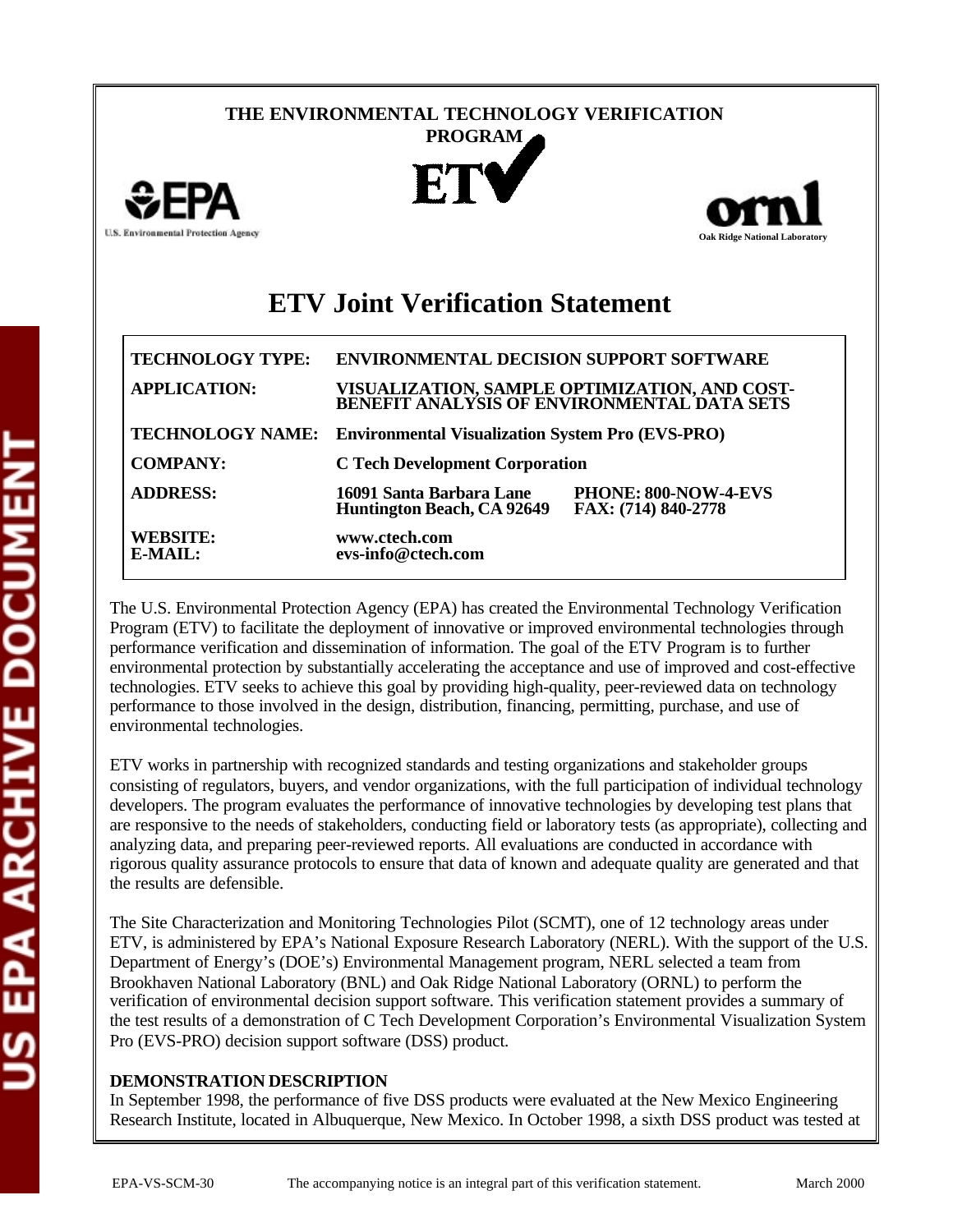BNL in Upton, New York. Each technology was independently evaluated by comparing its analysis results with measured field data and, in some cases, known analytical solutions to the problem.

Depending on the software, each was assessed for its ability to evaluate one or more of the following endpoints of environmental contamination problems: visualization, sample optimization, and cost-benefit analysis. The capabilities of the DSS were evaluated in the following areas: (1) the effectiveness of integrating data and models to produce information that supports the decision, and (2) the information and approach used to support the analysis. Secondary evaluation objectives were to examine DSS for its reliability, resource requirements, range of applicability, and ease of operation. The verification study focused on the developers' analysis of multiple test problems with different levels of complexity. Each developer analyzed a minimum of three test problems. These test problems, generated mostly from actual environmental data from six real remediation sites, were identified as Sites A, B, D, N, S, and T. The use of real data challenged the software systems because of the variability in natural systems. The technical evaluation team performed a complete baseline analysis for each problem. These results, along with the data were used as a baseline for comparison with the DSS results.

C Tech Development Corporation staff chose to use EVS-PRO to perform the visualization endpoint on selected data from each of the six sites. In addition, sample optimization was performed for the Site B, N, and S problems, making use of the geostatistical algorithms in EVS-PRO. Cost-benefit analysis (estimates of contaminated volume as a function of cleanup level) was also performed on these three problems and for the Site A cost-benefit problem and the Site D sample optimization problem.

EVS-PRO was used to generate several different types of output as appropriate to the problem under study. Output included three-dimensional (3-D) maps of the regions of contamination above specified threshold concentrations as a function of the probability of exceeding the threshold value. A scale of coordinates and surface features were included on the maps to provide a frame of reference. Where aerial photographs were provided, EVS-PRO superimposed the site maps over the photograph to improve visual understanding of the extent of the problem. For the Site A cost-benefit problem, EVS-PRO also generated an animation that provided a 3-D depiction of the extent of contamination. For the Site T groundwater contamination problem, EVS-PRO generated an animation depicting subsurface soil stratrigraphy. These animations rotated the view through 360� to provide the analyst with a more complete view of the data. For Sites B and S, C Tech also provided files generated by EVS-PRO using virtual reality modeling language (VRML) that could be viewed and navigated. Navigation permits the viewer to rotate the image to any angle to gain a better understanding of the extent of contamination. The data from Sites A, B, D, and S were used to generate a cost-benefit analysis of the volume contaminated above the specified contaminant-specific cleanup threshold as a function of probability. For the Site N sample optimization problem, EVS-PRO produced maps of uncertainty as a function of the number of samples collected. This information was used to illustrate the reduction in uncertainty obtained with increased sampling and to highlight regions of high uncertainty that may require further sampling. Several hundred visualizations were produced as part of the demonstration.

Details of the demonstration, including an evaluation of the software's performance, may be found in the report entitled *Environmental Technology Verification Report: Environmental Decision Support Software— C Tech Development Corporation, Environmental Visualization System Pro (EVS-PRO),* EPA/600/R-00/047.

### **TECHNOLOGY DESCRIPTION**

C Tech's EVS-PRO unites interpolation, geostatistical analysis, and fully 3-D visualization tools into a software system developed to address, among other things, sample optimization and cost-benefit analysis. EVS-PRO's capabilities can be used to provide 3-D maps of geologic structure, subsurface contamination, and regions containing contamination above specified threshold concentrations at a fixed probability level. EVS-PRO can also perform geostatistical analyses that optimize sample locations for site characterization and can estimate volumes and mass of contaminated media for use in cost-benefit analysis. EVS-PRO can quantify the statistical variation in the contaminant volume and mass estimates resulting from the current level of characterization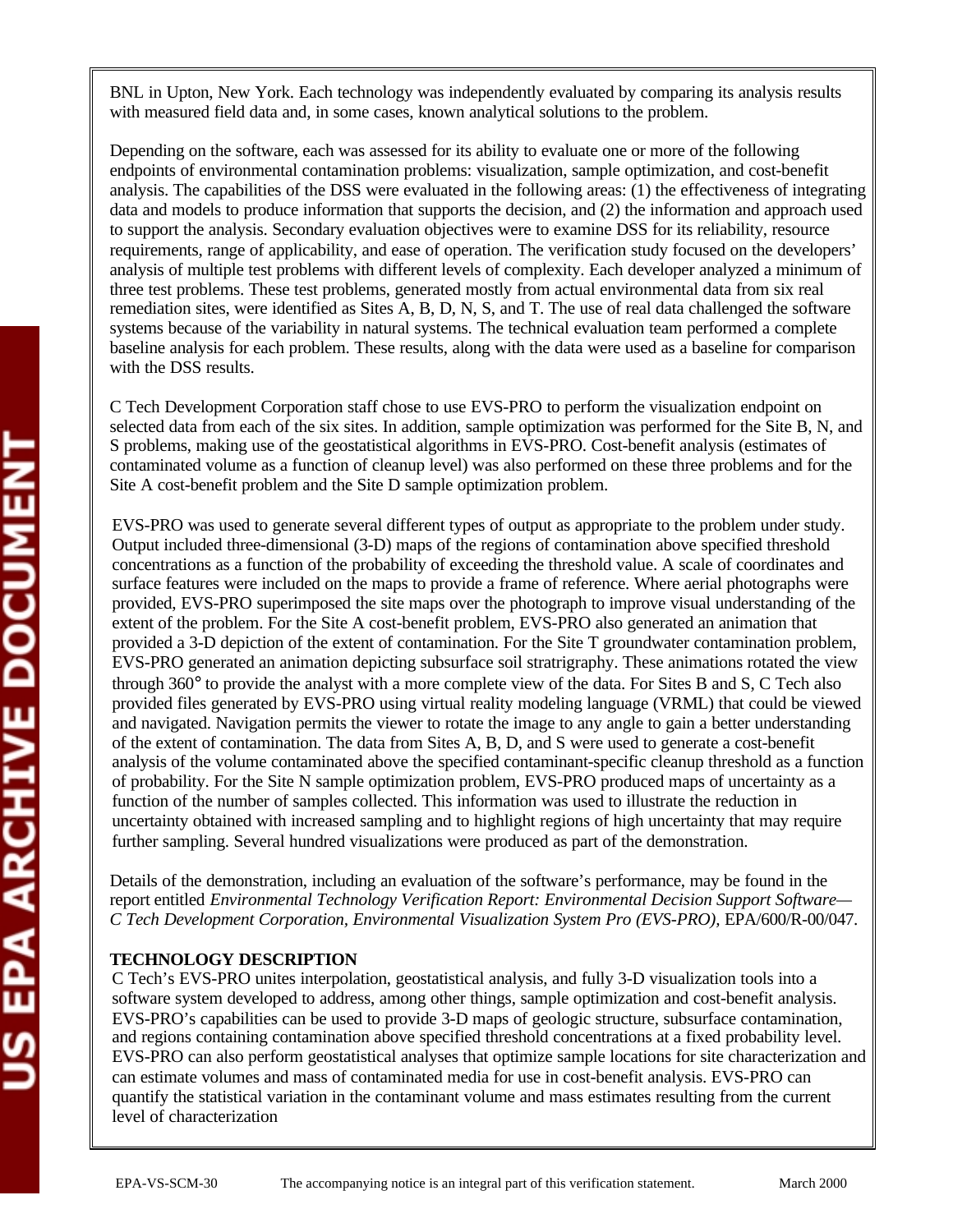#### **VERIFICATION OF PERFORMANCE**

The following performance characteristics of EVS-PRO were observed:

*Decision Support:* EVS-PRO provides decision support through 3-D visualization of environmental data such as contaminant concentration contours, quantification of uncertainties in interpolation predictions, recommendation of additional sample location to reduce uncertainties, and providing statistical information about the extent of contamination (e.g., volume contaminated as a function of probability).

*Documentation of the EVS-PRO Analysis:* For each problem, C Tech provided a detailed description of the steps necessary to import the data into EVS-PRO and perform the desired analysis. The steps proceeded logically, and manipulations to format the data into the EVS format were relatively simple. Numerous files including visualizations, input files, and output files—were provided for review.

*Comparison with Baseline Analysis and Data:* EVS-PRO produced visualizations from six different sites. All visualizations produced by EVS-PRO were consistent with the baseline data. Visualizations included 3-D representations of geologic structure, hydraulic head, concentration contours above threshold values, and uncertainty maps. The visualizations accurately incorporated surface features (maps of roads, buildings, water bodies) and aerial photographs when available. Visualizations often provided well and sample locations as a function of elevation. Sample locations were accurately color-coded to match the measured data.

Sample optimization was performed for Sites B, N, and S. The analyses for Site B and S adequately characterized the plume with an acceptable number of additional samples. For the Site N problem, in which the number of samples was limited, the software inadequately characterized the extent of contamination. EVS-PRO was used to provide cost-benefit analysis of the volume of contamination as a function of threshold concentration and probability level for Sites A, B, N, and S. Its volume estimates were often a poor match to the baseline analysis.

EVS-PRO can perform sample optimization analysis to recommend sampling locations and cost-benefit analysis of the volume of contaminated media as a function of probability. To assist the analyst, the software calculates values for the essential parameters used in these analyses based on the data. While the use of these calculated default values makes it easier for the analyst, the values were not always optimal for the sample optimization or cost-benefit analysis. For the Site N sample optimization problem, in particular, approximately a third of the site remained unsampled due to the approach used in EVS-PRO and the limit on the number of samples. For the cost-benefit problems, the estimates of contaminated volumes were often a poor match to the baseline analysis. This was especially true in estimates of volume above the threshold concentration with a low probability of exceeding the threshold. In these situations, the default parameters selected by EVS-PRO often caused predictions of contamination in regions upgradient from the main plume that did not contain data. Operator intervention to optimize model parameters would have led to better, more accurate analyses. The problems identified are a function of the operator and not the software and emphasize the need to have qualified analysts operate the software and for the analyst to examine the model outputs for consistency with the data.

*Multiple Lines of Reasoning:* EVS-PRO provides a number of different approaches to analyzing and visualizing the data, including control over essential modeling parameters. This permits multiple analyses of the data. The software generates statistical and geostatistical information about the extent of contamination, thus providing multiple evaluations to assist in data interpretation. The use of EVS-PRO to generate multiple lines of reasoning assists the analyst in conducting a thorough evaluation of the data.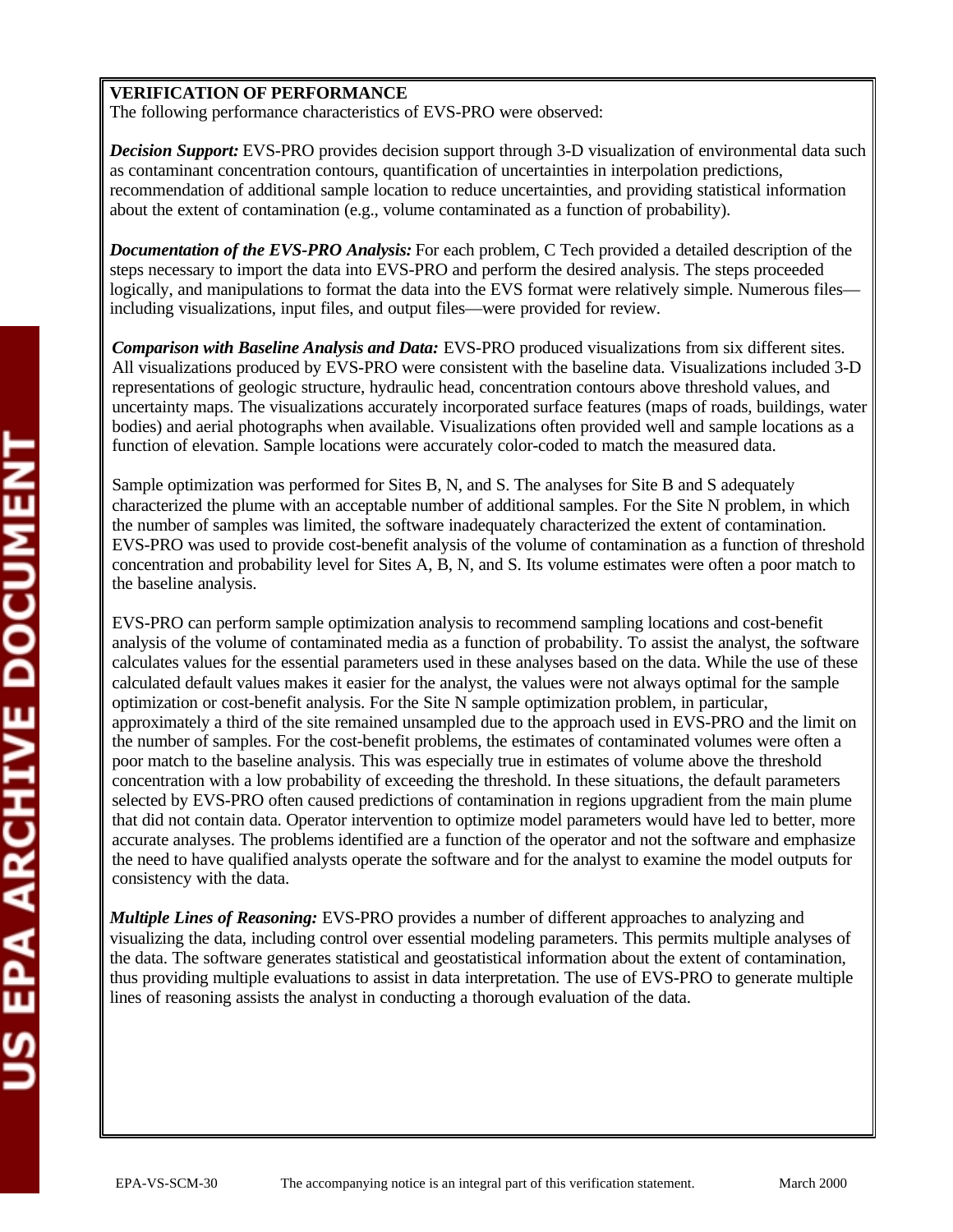In addition to performance criteria, the following secondary criteria were evaluated:

*Ease of Use:* EVS-PRO is a sophisticated software product with over 150 computational or visualization modules. The use of visual programming to link the modules makes EVS-PRO fairly easy to use. Most environmental analysts would be able to use the major features of EVS-PRO after two days of training. Advanced features such as use of the scripting language would require more training. An inconvenience of EVS-PRO is its requirement of a fixed-format data field for input files. However, this limitation has been removed in the most recent version of EVS-PRO.

*Efficiency and Range of Applicability:* EVS-PRO efficiently imported, analyzed, and visualized environmental data sets. In the demonstration, the software analyzed four complete problems (three sample optimization/cost-benefit problems and one cost-benefit problem) and two partial problems (perform visualization) with eight person-days of effort. Of these, approximately four days were spent analyzing the data and four days were spent preparing the report.

*Operator Skill Base:* For efficient use of the basic features in EVS-PRO, the operator must have knowledge about contouring environmental data sets and managing database files. To use the advanced geostatistical and statistical features, the operator should be knowledgeable in these areas.

*Platform:* During the demonstration, EVS-PRO was run on a Windows 95 operating system. The computer used for the demonstration was a Pentium II 400 with a Titan II graphics card, 128 MB of RAM, a 4 GB-hard drive, and a 20X CD-ROM.

*Training and Technical Support:* C Tech provides an extensive users' manual documenting code operation and use. Self-paced training modules are available as part of the software package. Technical support is supplied over the Internet and through e-mail. Training courses are available throughout the year.

*Cost:* For a single user EVS-PRO sells for \$9995. The EVS pricing structure depends on the product and number of licenses sold to the customer. Discounts are available to educational institutions.

*Overall Evaluation:* The main strengths of EVS-PRO are its outstanding 3-D visualization capabilities and its capability to rapidly process, analyze, and visualize data. The range of visualization output formats and their quality define EVS-PRO as a premier, state-of-the-art visualization system. Its ability to sort and query the data and write scripts to automate repetitive tasks permits EVS-PRO to examine large amounts of data and quickly generate visualizations of the data in many depiction and animation formats. EVS-PRO's objectoriented programming structure allows the many modules to be easily linked together to perform a complex analysis. EVS-PRO is a mature software program that does not have any major limitations.

A credible computer analysis of environmental problems requires good data, reliable and appropriate software, adequate conceptualization of the site, and a technically defensible problem analysis. The results of the demonstration showed that the EVS-PRO software can be used to generate reliable and useful analyses for evaluating environmental contamination problems. This is the component of a credible analysis that can be addressed by the software; other components, such as proper conceptualization and use of the code, depend on the analyst's skills. The results of an EVS-PRO analysis can support decision-making. EVS-PRO has been employed in a variety of environmental applications. Although the EVS-PRO software has been demonstrated to have the capability to produce reliable and useful analyses, improper use of the software can cause the results of the analysis to be misleading or inconsistent with the data. As with any complex environmental DSS product, the quality of the output is directly dependent on the skill of the operator.